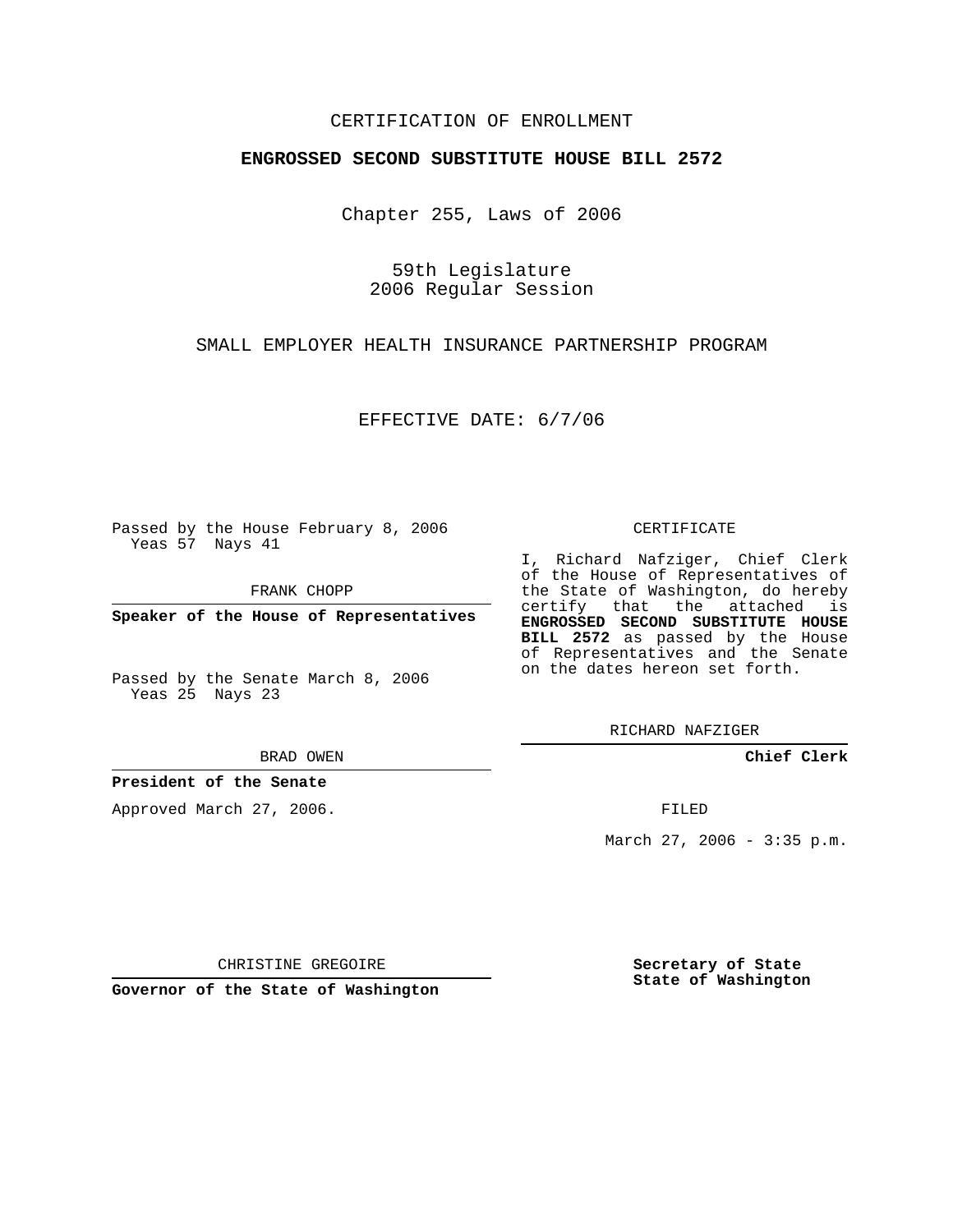## **ENGROSSED SECOND SUBSTITUTE HOUSE BILL 2572** \_\_\_\_\_\_\_\_\_\_\_\_\_\_\_\_\_\_\_\_\_\_\_\_\_\_\_\_\_\_\_\_\_\_\_\_\_\_\_\_\_\_\_\_\_

\_\_\_\_\_\_\_\_\_\_\_\_\_\_\_\_\_\_\_\_\_\_\_\_\_\_\_\_\_\_\_\_\_\_\_\_\_\_\_\_\_\_\_\_\_

Passed Legislature - 2006 Regular Session

## **State of Washington 59th Legislature 2006 Regular Session**

**By** House Committee on Appropriations (originally sponsored by Representatives Morrell, Clibborn, Green, Flannigan, Eickmeyer, Conway, Dickerson, Blake, Cody, Wallace, Roberts, Appleton, Hasegawa, McCoy, Linville, Simpson, Chase, Darneille, O'Brien, Murray, B. Sullivan, Ormsby, Springer, Moeller and Kagi)

READ FIRST TIME 02/07/06.

 1 AN ACT Relating to establishment of the small employer health 2 insurance partnership program; adding a new chapter to Title 70 RCW; 3 and creating a new section.

4 BE IT ENACTED BY THE LEGISLATURE OF THE STATE OF WASHINGTON:

 NEW SECTION. **Sec. 1.** FINDINGS AND INTENT. (1) The legislature finds that many small employers struggle with the cost of providing employer-sponsored health insurance coverage to their employees, while others are unable to offer employer-sponsored health insurance due to its high cost. Low-wage workers also struggle with the burden of paying their share of the costs of employer-sponsored health insurance, while others turn down their employer's offer of coverage due to its 12 costs.

 (2) The legislature intends, through establishment of a small employer health insurance partnership program, to remove economic barriers to health insurance coverage for low-wage employees of small employers by building on the private sector health benefit plan system and encouraging employer and employee participation in employer-sponsored health benefit plan coverage.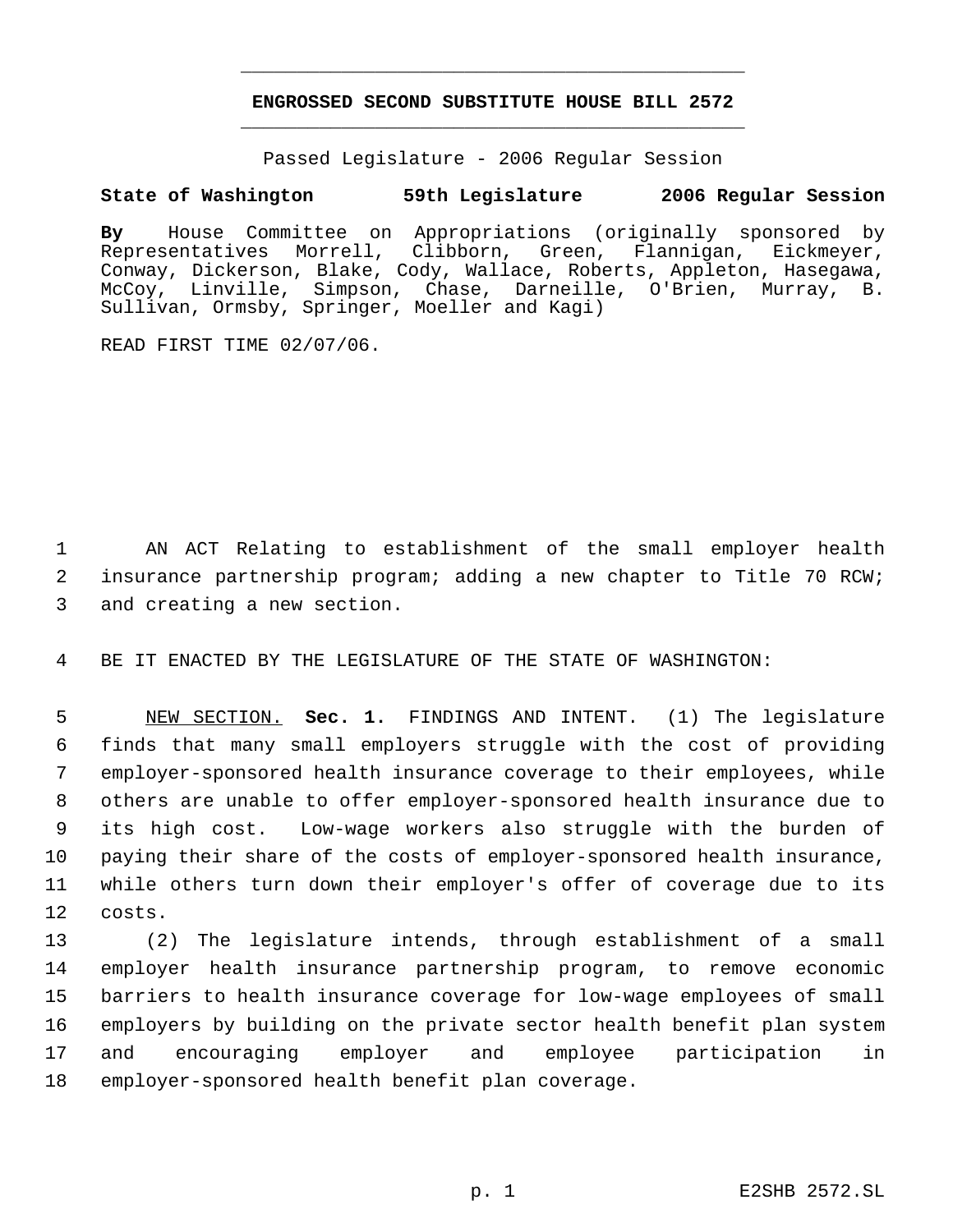NEW SECTION. **Sec. 2.** DEFINITIONS. The definitions in this section apply throughout this chapter unless the context clearly requires otherwise.

 (1) "Administrator" means the administrator of the Washington state health care authority, established under chapter 41.05 RCW.

(2) "Eligible employee" means an individual who:

(a) Is a resident of the state of Washington;

 (b) Has family income less than two hundred percent of the federal poverty level, as determined annually by the federal department of 10 health and human services; and

(c) Is employed by a small employer.

 (3) "Health benefit plan" has the same meaning as defined in RCW 48.43.005 or any plan provided by a self-funded multiple employer welfare arrangement as defined in RCW 48.125.010 or by another benefit arrangement defined in the federal employee retirement income security act of 1974, as amended.

 (4) "Program" means the small employer health insurance partnership program established in section 3 of this act.

 (5) "Small employer" has the same meaning as defined in RCW 48.43.005.

 (6) "Subsidy" means payment or reimbursement to an eligible employee toward the purchase of a health benefit plan, and may include a net billing arrangement with insurance carriers or a prospective or retrospective payment for health benefit plan premiums.

 NEW SECTION. **Sec. 3.** SMALL EMPLOYER HEALTH INSURANCE PARTNERSHIP PROGRAM ESTABLISHED. To the extent funding is appropriated in the operating budget for this purpose, the small employer health insurance partnership program is established. The administrator shall be responsible for the implementation and operation of the small employer health insurance partnership program, directly or by contract. The administrator shall offer premium subsidies to eligible employees under section 4 of this act.

 NEW SECTION. **Sec. 4.** PREMIUM SUBSIDIES TO ELIGIBLE EMPLOYEES. (1) Beginning July 1, 2007, the administrator shall accept applications from eligible employees, on behalf of themselves, their spouses, and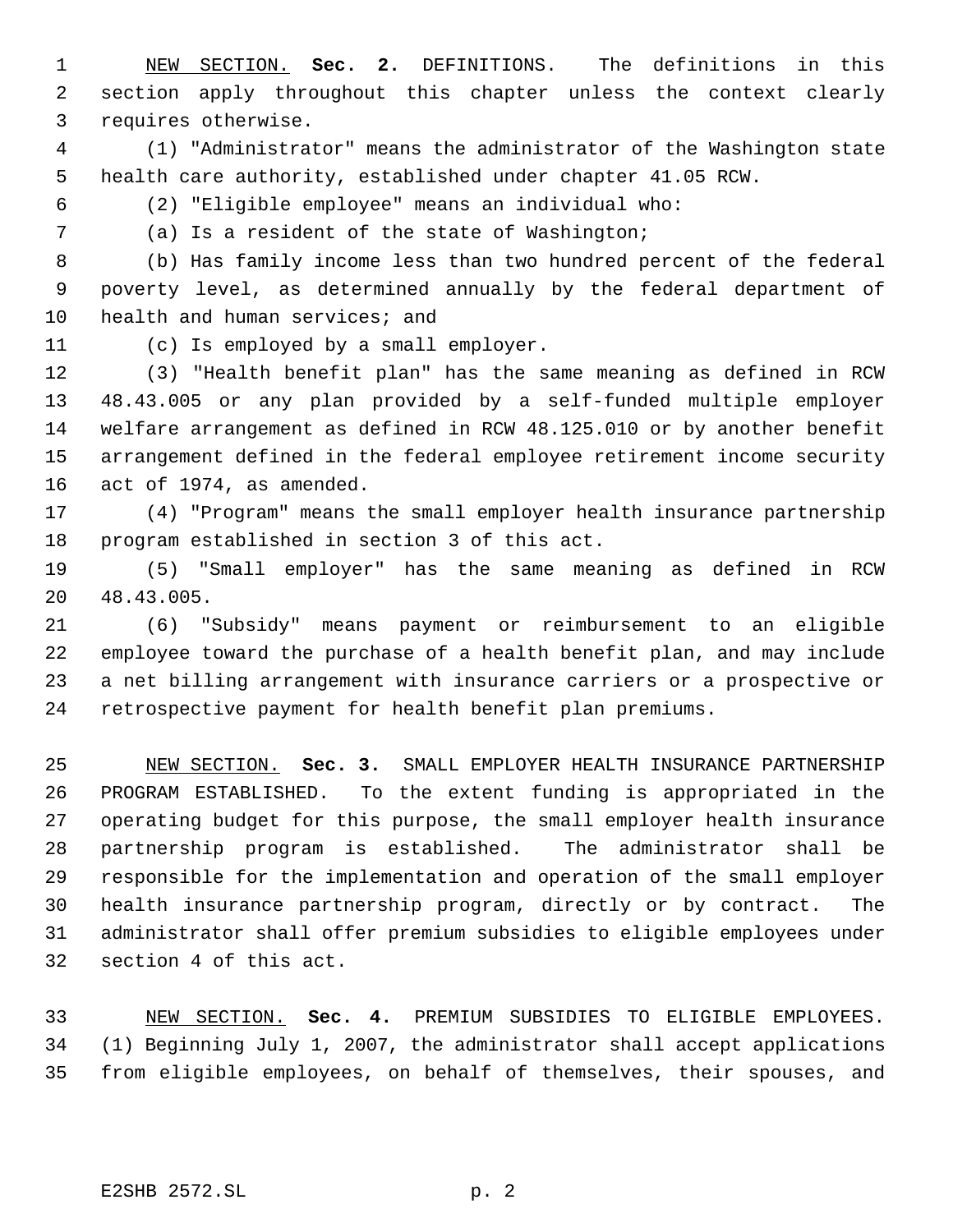their dependent children, to receive premium subsidies through the small employer health insurance partnership program.

 (2) Premium subsidy payments may be provided to eligible employees if:

(a) The eligible employee is employed by a small employer;

 (b) The actuarial value of the health benefit plan offered by the small employer is at least equivalent to that of the basic health plan benefit offered under chapter 70.47 RCW. The office of the insurance commissioner under Title 48 RCW shall certify those small employer health benefit plans that are at least actuarially equivalent to the basic health plan benefit; and

 (c) The small employer will pay at least forty percent of the monthly premium cost for health benefit plan coverage of the eligible employee.

 (3) The amount of an eligible employee's premium subsidy shall be determined by applying the sliding scale subsidy schedule developed for subsidized basic health plan enrollees under RCW 70.47.060 to the employee's premium obligation for his or her employer's health benefit plan.

 (4) After an eligible individual has enrolled in the program, the program shall issue subsidies in an amount determined pursuant to subsection (3) of this section to either the eligible employee or to the carrier designated by the eligible employee.

 (5) An eligible employee must agree to provide verification of continued enrollment in his or her small employer's health benefit plan on a semiannual basis or to notify the administrator whenever his or her enrollment status changes, whichever is earlier. Verification or notification may be made directly by the employee, or through his or her employer or the carrier providing the small employer health benefit plan. When necessary, the administrator has the authority to perform retrospective audits on premium subsidy accounts. The administrator may suspend or terminate an employee's participation in the program and seek repayment of any subsidy amounts paid due to the omission or misrepresentation of an applicant or enrolled employee. The administrator shall adopt rules to define the appropriate application of these sanctions and the processes to implement the sanctions provided in this subsection, within available resources.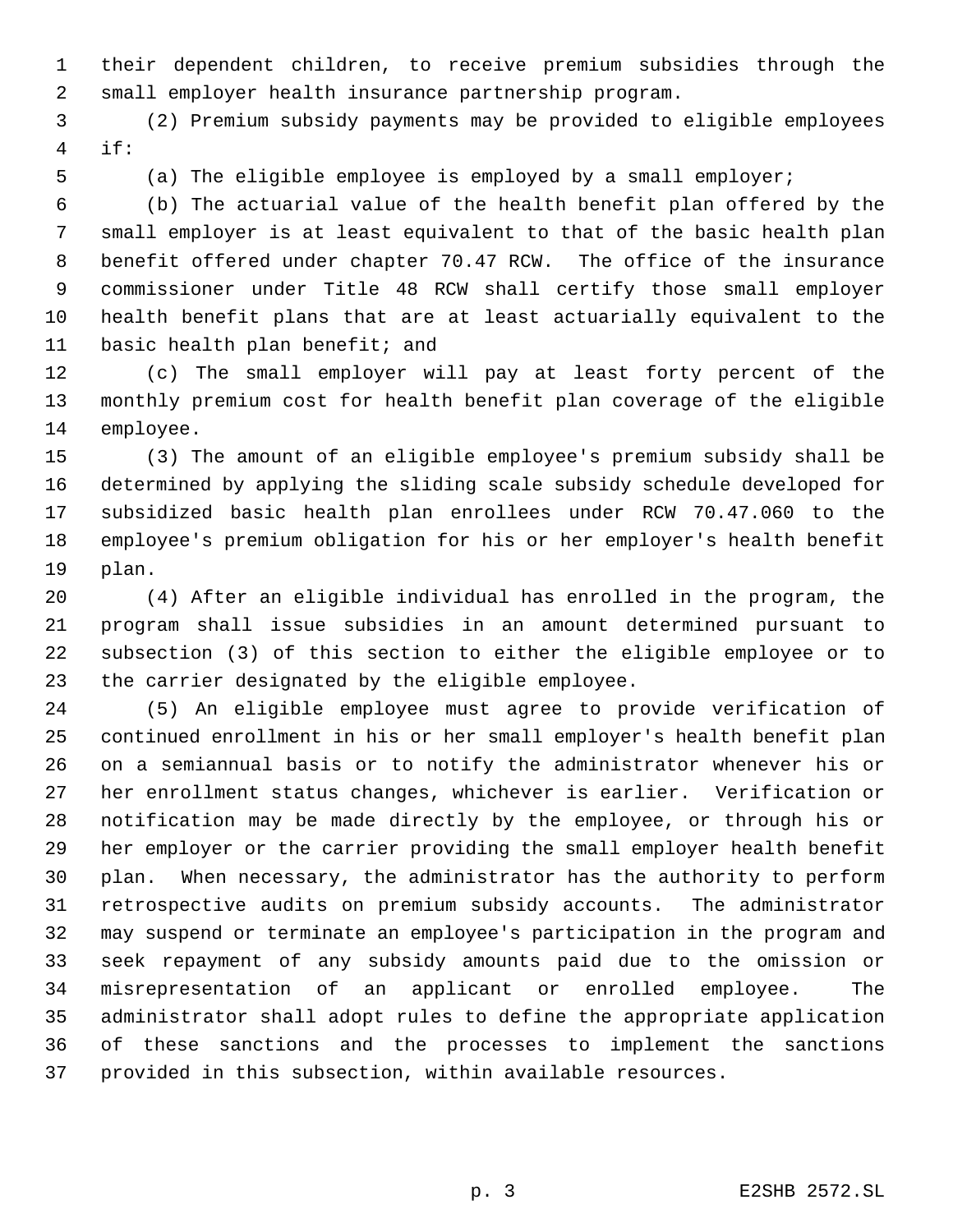NEW SECTION. **Sec. 5.** ENROLLMENT LIMITS TO REMAIN WITHIN APPROPRIATION. Enrollment in the small employer health insurance partnership program is not an entitlement and shall not result in expenditures that exceed the amount that has been appropriated for the program in the operating budget. If it appears that continued enrollment will result in expenditures exceeding the appropriated level for a particular fiscal year, the administrator may freeze new enrollment in the program and establish a waiting list of eligible employees who shall receive subsidies only when sufficient funds are available.

 NEW SECTION. **Sec. 6.** RULES. The administrator shall adopt all rules necessary for the implementation and operation of the small employer health insurance partnership program. As part of the rule development process, the administrator shall consult with small employers, carriers, employee organizations, and the office of the insurance commissioner under Title 48 RCW to determine an effective and efficient method for the payment of subsidies under this chapter. All rules shall be adopted in accordance with chapter 34.05 RCW.

 NEW SECTION. **Sec. 7.** REPORTS TO THE LEGISLATURE. The administrator shall report biennially to the relevant policy and fiscal committees of the legislature on the effectiveness and efficiency of the small employer health insurance partnership program, including the services and benefits covered under the purchased health benefit plans, consumer satisfaction, and other program operational issues.

 NEW SECTION. **Sec. 8.** SMALL EMPLOYER HEALTH INSURANCE PARTNERSHIP PROGRAM ACCOUNT. The small employer health insurance partnership program account is hereby established in the custody of the state treasurer. Any nongeneral fund--state funds collected for the small employer health insurance partnership program shall be deposited in the small employer health insurance partnership program account. Moneys in the account shall be used exclusively for the purposes of administering the small employer health insurance partnership program, including payments to participating managed health care systems on behalf of small employer health insurance partnership enrollees. Only the administrator of the health care authority or his or her designee may